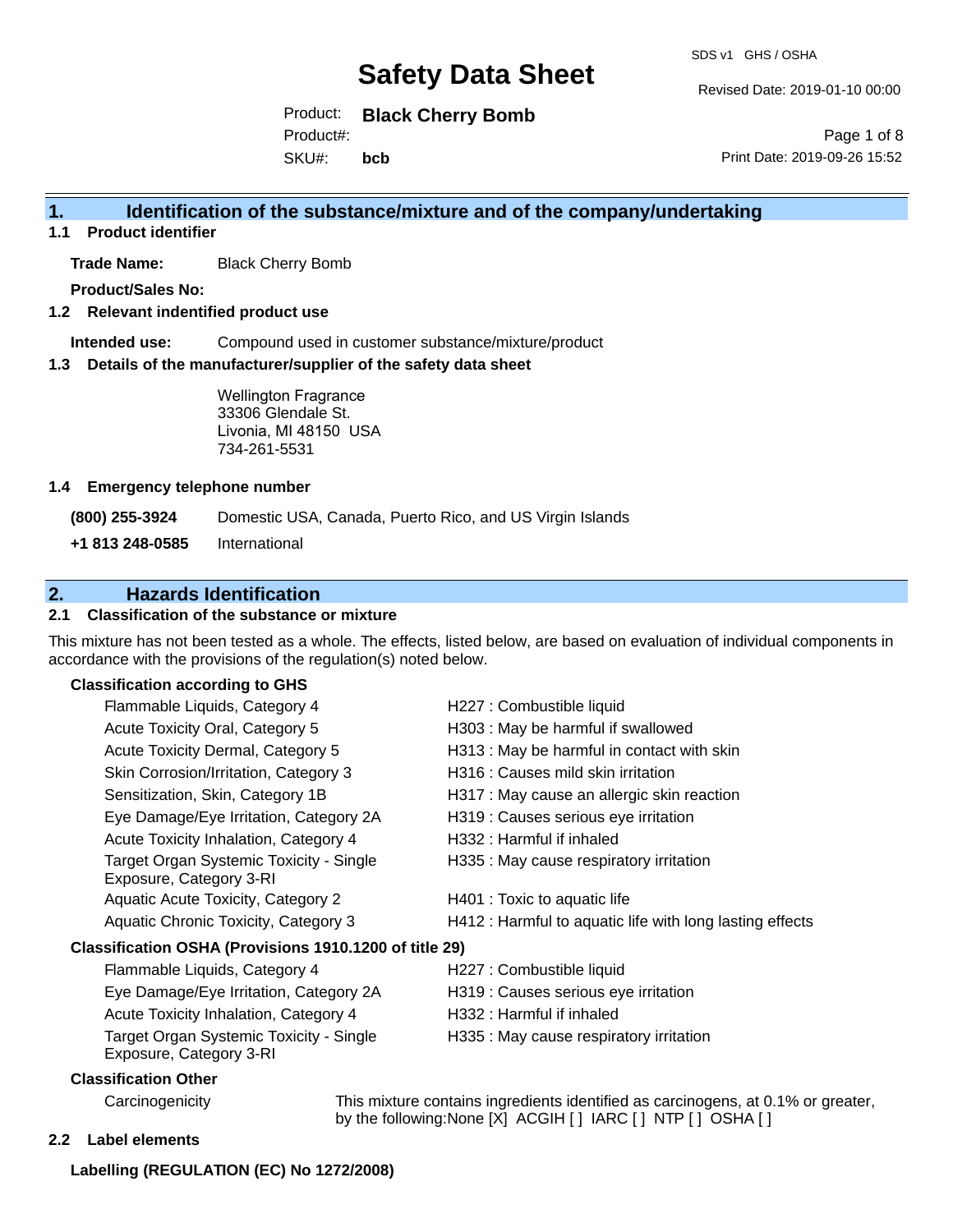Product: **Black Cherry Bomb**

Product#:

SKU#: **bcb**

#### **Hazard pictograms**



#### **Signal Word: Warning**

| <b>Hazard statments</b> |                                                   |
|-------------------------|---------------------------------------------------|
| H <sub>22</sub> 7       | Combustible liquid                                |
| H303                    | May be harmful if swallowed                       |
| H313                    | May be harmful in contact with skin               |
| H316                    | Causes mild skin irritation                       |
| H317                    | May cause an allergic skin reaction               |
| H319                    | Causes serious eye irritation                     |
| H332                    | Harmful if inhaled                                |
| H335                    | May cause respiratory irritation                  |
| H401                    | Toxic to aquatic life                             |
| H412                    | Harmful to aquatic life with long lasting effects |
|                         |                                                   |

### **Precautionary Statements**

# **Prevention:**

| <b>Prevention:</b>   |                                                                                                                                                                |
|----------------------|----------------------------------------------------------------------------------------------------------------------------------------------------------------|
| P <sub>233</sub>     | Keep container tightly closed                                                                                                                                  |
| P <sub>235</sub>     | Keep cool                                                                                                                                                      |
| P <sub>264</sub>     | Wash hands thoroughly after handling                                                                                                                           |
| P <sub>271</sub>     | Use only outdoors or in a well-ventilated area                                                                                                                 |
| P272                 | Contaminated work clothing should not be allowed out of the workplace                                                                                          |
| P273                 | Avoid release to the environment                                                                                                                               |
| <b>Response:</b>     |                                                                                                                                                                |
| $P302 + P352$        | IF ON SKIN: Wash with soap and water                                                                                                                           |
| $P304 + P312 + P340$ | IF INHALED: Call a POISON CENTER or doctor/physician if you feel unwell Remove victim<br>to fresh air and keep at rest in a position comfortable for breathing |
| $P305 + P351 + P338$ | IF IN EYES: Rinse cautiously with water for several minutes Remove contact lenses if<br>present and easy to do. continue rinsing                               |
| P312                 | Call a POISON CENTER or doctor/physician if you feel unwell                                                                                                    |
| $P333 + P313$        | If skin irritation or a rash occurs: Get medical advice/attention                                                                                              |
| $P337 + P313$        | If eye irritation persists: Get medical advice/attention                                                                                                       |
| P340                 | Remove victim to fresh air and keep at rest in a position comfortable for breathing                                                                            |
| P363                 | Wash contaminated clothing before reuse                                                                                                                        |
| P370 + P378          | In case of fire: Use Carbon dioxide (CO2), Dry chemical, or Foam for extinction. Do not use<br>a direct water jet on burning material                          |

#### **2.3 Other Hazards**

**no data available**

Revised Date: 2019-01-10 00:00

Page 2 of 8 Print Date: 2019-09-26 15:52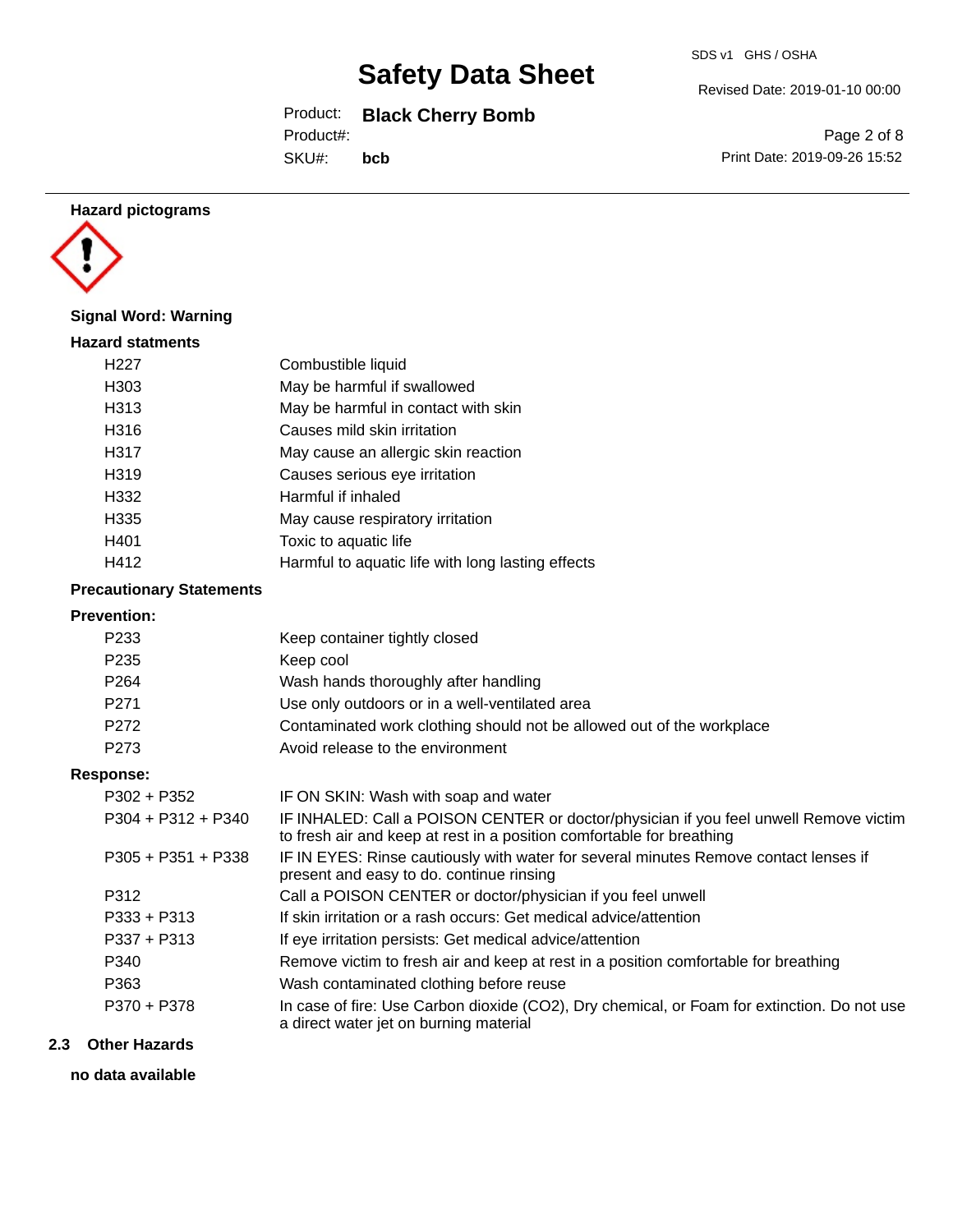SDS v1 GHS / OSHA

Revised Date: 2019-01-10 00:00

Product: **Black Cherry Bomb** SKU#: Product#: **bcb**

Page 3 of 8 Print Date: 2019-09-26 15:52

### **3. Composition/Information on Ingredients**

#### **3.1 Mixtures**

This product is a complex mixture of ingredients, which contains among others the following substance(s), presenting a health or environmental hazard within the meaning of the UN Globally Harmonized System of Classification and Labeling of Chemicals (GHS):

| CAS#<br>Ingredient       | EC#                                            | Conc.<br>Range | <b>GHS Classification</b>                   |
|--------------------------|------------------------------------------------|----------------|---------------------------------------------|
| 100-52-7<br>Benzaldehyde | 202-860-4                                      | $30 - 40%$     | H227; H302; H316; H319; H332; H335;<br>H401 |
| 8050-15-5                | 232-476-2                                      | $20 - 30 \%$   | H402; H412                                  |
|                          | Methyl ester of rosin (partially hydrogenated) |                |                                             |
| 628-63-7                 | 211-047-3                                      | $2 - 5%$       | H <sub>226</sub>                            |
| <b>Amyl Acetate</b>      |                                                |                |                                             |
| 98-86-2                  | 202-708-7                                      | $2 - 5%$       | H302; H319                                  |
| Acetophenone             |                                                |                |                                             |
| 105-54-4                 | 203-306-4                                      | $2 - 5%$       | H <sub>226</sub> ; H <sub>401</sub>         |
| Ethyl butyrate           |                                                |                |                                             |
| $91 - 64 - 5$            | 202-086-7                                      | $2 - 5%$       | H302: H317: H402                            |
| Coumarin                 |                                                |                |                                             |
|                          |                                                |                |                                             |

See Section 16 for full text of GHS classification codes

See Section 16 for full text of GHS classification codes which where not shown in section 2

Total Hydrocarbon Content  $(\% w/w) = 0.00$ 

### **4. First Aid Measures**

#### **4.1 Description of first aid measures**

| Inhalation:                                                                   | Remove from exposure site to fresh air and keep at rest.<br>Obtain medical advice.                            |  |
|-------------------------------------------------------------------------------|---------------------------------------------------------------------------------------------------------------|--|
| Eye Exposure:                                                                 | Flush immediately with water for at least 15 minutes.<br>Contact physician if symptoms persist.               |  |
| <b>Skin Exposure:</b>                                                         | Remove contaminated clothes. Wash thoroughly with water (and soap).<br>Contact physician if symptoms persist. |  |
| Ingestion:<br>4.2 Most important symptoms and effects, both acute and delayed | Rinse mouth with water and obtain medical advice.                                                             |  |
| Symptoms:                                                                     | no data available                                                                                             |  |
| Risks:                                                                        | Refer to Section 2.2 "Hazard Statements"                                                                      |  |
| 4.3                                                                           | Indication of any immediate medical attention and special treatment needed                                    |  |
| Treatment:                                                                    | Refer to Section 2.2 "Response"                                                                               |  |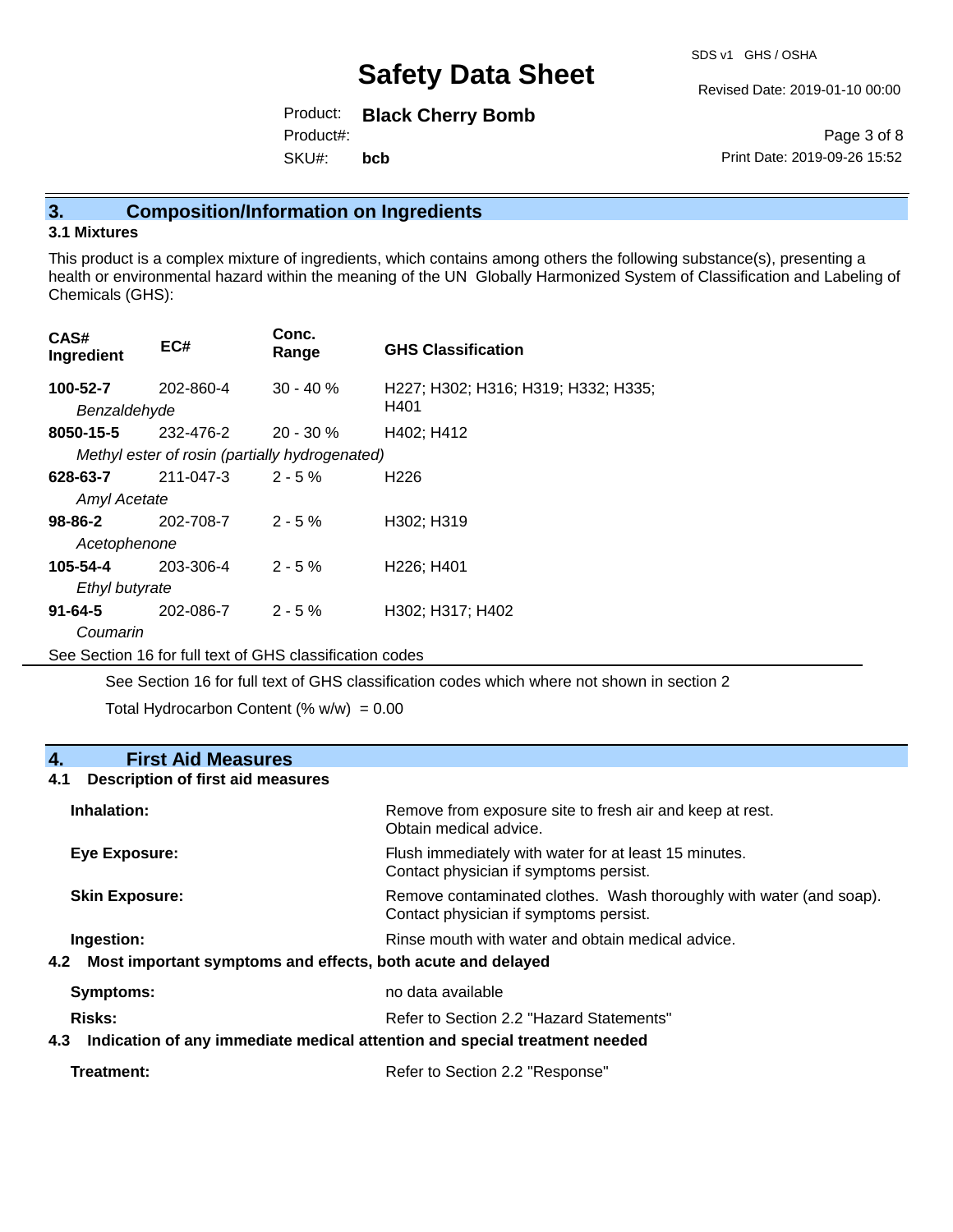SDS v1 GHS / OSHA

Revised Date: 2019-01-10 00:00

## Product: **Black Cherry Bomb**

Product#:

SKU#: **bcb**

Page 4 of 8 Print Date: 2019-09-26 15:52

| 5 <sub>1</sub><br><b>Fire-Fighting measures</b>              |                                                   |  |
|--------------------------------------------------------------|---------------------------------------------------|--|
| <b>Extinguishing media</b><br>5.1                            |                                                   |  |
| Suitable:                                                    | Carbon dioxide (CO2), Dry chemical, Foam          |  |
| Unsuitable                                                   | Do not use a direct water jet on burning material |  |
| Special hazards arising from the substance or mixture<br>5.2 |                                                   |  |
| During fire fighting:                                        | Water may be ineffective                          |  |
| <b>Advice for firefighters</b><br>5.3                        |                                                   |  |
| <b>Further information:</b>                                  | Standard procedure for chemical fires             |  |
|                                                              |                                                   |  |

#### **6. Accidental Release Measures**

#### **6.1 Personal precautions, protective equipment and emergency procedures**

Avoid inhalation and contact with skin and eyes. A self-contained breathing apparatus is recommended in case of a major spill.

#### **6.2 Environmental precautions**

Keep away from drains, soil, and surface and groundwater.

#### **6.3 Methods and materials for containment and cleaning up**

Clean up spillage promptly. Remove ignition sources. Provide adequate ventilation. Avoid excessive inhalation of vapors. Gross spillages should be contained by use of sand or inert powder and disposed of according to the local regulations.

#### **6.4 Reference to other sections**

Not Applicable

## **7. Handling and Storage**

#### **7.1 Precautions for safe handling**

Apply according to good manufacturing and industrial hygiene practices with proper ventilation. Do not drink, eat or smoke while handling. Respect good personal hygiene.

#### **7.2 Conditions for safe storage, including any incompatibilities**

Store in a cool, dry and ventilated area away from heat sources and protected from light in tightly closed original container. Avoid uncoated metal container. Keep air contact to a minimum.

### **7.3 Specific end uses**

No information available

#### **8. Exposure Controls/Personal Protection**

#### **8.1 Control parameters**

| <b>Exposure Limits:</b>      |              |                              |              |                                            |      |             |
|------------------------------|--------------|------------------------------|--------------|--------------------------------------------|------|-------------|
| <b>Component</b>             |              |                              | <b>ACGIH</b> | ACGIH<br>TWA ppm STEL ppm TWA ppm STEL ppm | OSHA | <b>OSHA</b> |
| 98-86-2                      | Acetophenone |                              | 10           |                                            |      |             |
| 628-63-7                     | Amyl Acetate |                              | 50           | 100                                        | 100  |             |
| <b>Engineering Controls:</b> |              | Use local exhaust as needed. |              |                                            |      |             |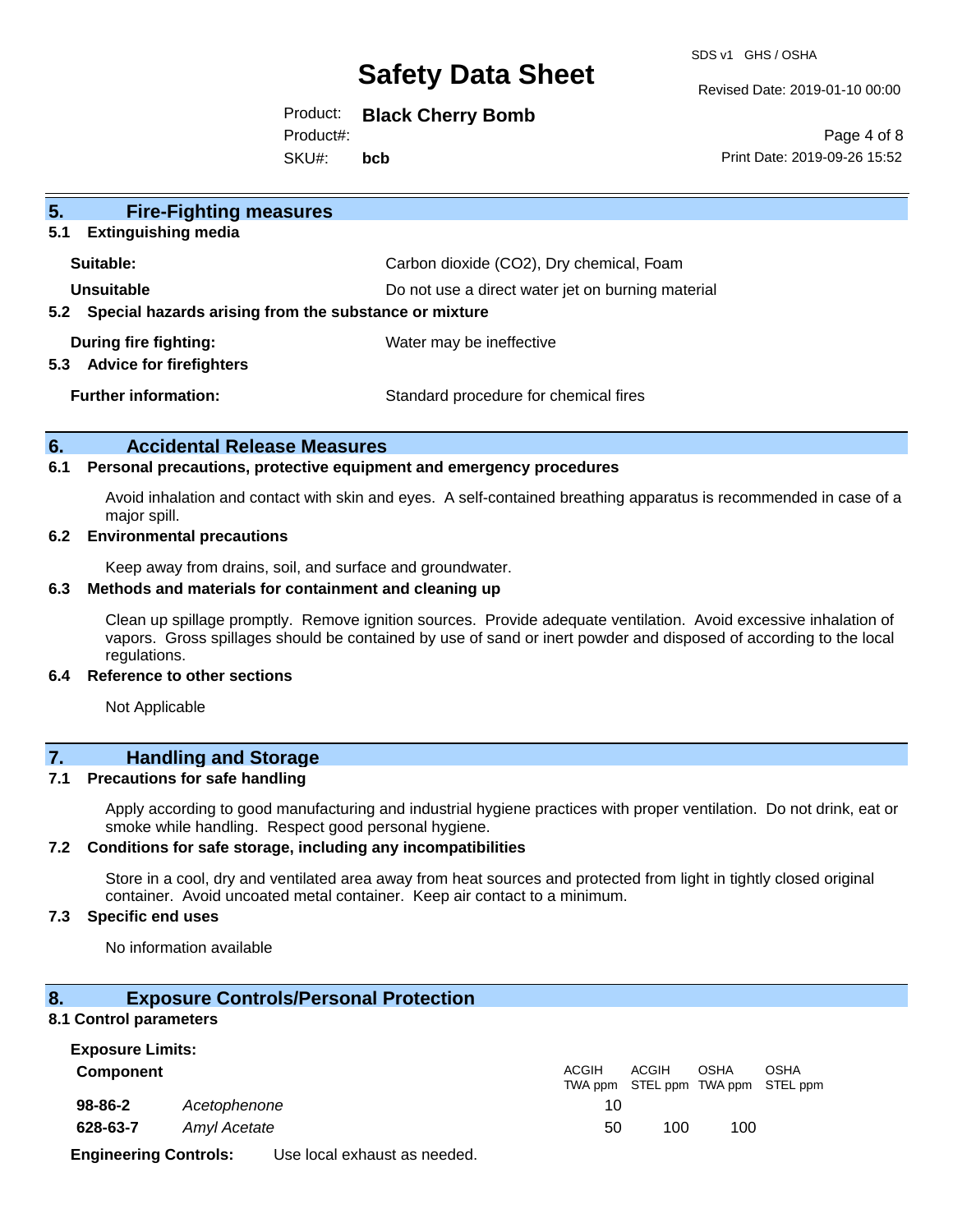SDS v1 GHS / OSHA

Revised Date: 2019-01-10 00:00

|           | Product: Black Cherry Bomb |
|-----------|----------------------------|
| Product#: |                            |
| SKU#:     | bcb                        |

Page 5 of 8 Print Date: 2019-09-26 15:52

#### **8.2 Exposure controls - Personal protective equipment**

| Eye protection:                | Tightly sealed goggles, face shield, or safety glasses with brow guards and side shields, etc.<br>as may be appropriate for the exposure |
|--------------------------------|------------------------------------------------------------------------------------------------------------------------------------------|
| <b>Respiratory protection:</b> | Avoid excessive inhalation of concentrated vapors. Apply local ventilation where appropriate.                                            |
| <b>Skin protection:</b>        | Avoid Skin contact. Use chemically resistant gloves as needed.                                                                           |

## **9. Physical and Chemical Properties**

## **9.1 Information on basic physical and chemical properties**

| <b>Appearance:</b>           | Liquid                          |
|------------------------------|---------------------------------|
| Odor:                        | <b>Conforms to Standard</b>     |
| Color:                       | Yellow Tint (G1) to Yellow (G4) |
| <b>Viscosity:</b>            | Liquid                          |
| <b>Freezing Point:</b>       | Not determined                  |
| <b>Boiling Point:</b>        | Not determined                  |
| <b>Melting Point:</b>        | Not determined                  |
| <b>Flashpoint (CCCFP):</b>   | 142 F (61.11 C)                 |
| <b>Auto flammability:</b>    | Not determined                  |
| <b>Explosive Properties:</b> | None Expected                   |
| <b>Oxidizing properties:</b> | None Expected                   |
| Vapor Pressure (mmHg@20 C):  | 0.9163                          |
| %VOC:                        | 0.92                            |
| Specific Gravity @ 25 C:     | 0.9940                          |
| Density $@25C$ :             | 0.9910                          |
| Refractive Index @ 20 C:     | 1.4990                          |
| Soluble in:                  | Oil                             |

# **10. Stability and Reactivity**

| <b>10.1 Reactivity</b>                  | None                                               |
|-----------------------------------------|----------------------------------------------------|
| <b>10.2 Chemical stability</b>          | Stable                                             |
| 10.3 Possibility of hazardous reactions | None known                                         |
| <b>10.4 Conditions to avoid</b>         | None known                                         |
| 10.5 Incompatible materials             | Strong oxidizing agents, strong acids, and alkalis |
| 10.6 Hazardous decomposition products   | None known                                         |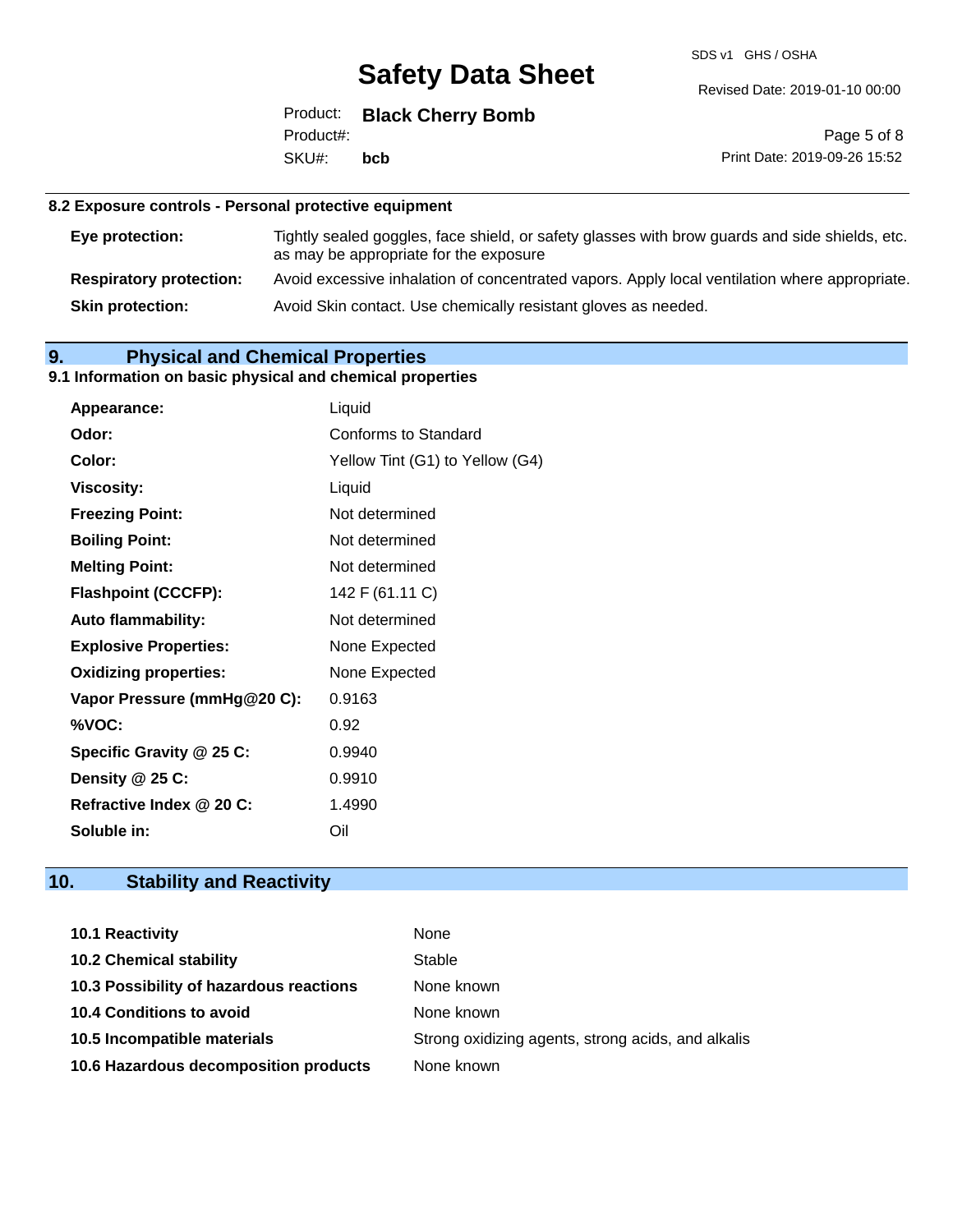Revised Date: 2019-01-10 00:00

Product: **Black Cherry Bomb** SKU#: Product#: **bcb**

Page 6 of 8 Print Date: 2019-09-26 15:52

#### **11.1 Toxicological Effects**

Acute Toxicity Estimates (ATEs) based on the individual Ingredient Toxicity Data utilizing the "Additivity Formula"

| Acute toxicity - Oral - (Rat) mg/kg                | (LD50: 2136.1923) May be harmful if swallowed            |
|----------------------------------------------------|----------------------------------------------------------|
| Acute toxicity - Dermal - (Rabbit) mg/kg           | (LD50: 2792.5642) May be harmful in contact with skin    |
| Acute toxicity - Inhalation - (Rat) mg/L/4hr       | (LD50: 17.2548) Harmful if inhaled                       |
| <b>Skin corrosion / irritation</b>                 | Harmful if inhaled                                       |
| Serious eye damage / irritation                    | Causes serious eye irritation                            |
| <b>Respiratory sensitization</b>                   | Not classified - the classification criteria are not met |
| <b>Skin sensitization</b>                          | May cause an allergic skin reaction                      |
| <b>Germ cell mutagenicity</b>                      | Not classified - the classification criteria are not met |
| Carcinogenicity                                    | Not classified - the classification criteria are not met |
| <b>Reproductive toxicity</b>                       | Not classified - the classification criteria are not met |
| Specific target organ toxicity - single exposure   | May cause respiratory irritation                         |
| Specific target organ toxicity - repeated exposure | Not classified - the classification criteria are not met |
| <b>Aspiration hazard</b>                           | Not classified - the classification criteria are not met |

## **12. Ecological Information**

**12.1 Toxicity**

| <b>Acute acquatic toxicity</b>     | Toxic to aquatic life                             |
|------------------------------------|---------------------------------------------------|
| <b>Chronic acquatic toxicity</b>   | Harmful to aquatic life with long lasting effects |
| <b>Toxicity Data on soil</b>       | no data available                                 |
| <b>Toxicity on other organisms</b> | no data available                                 |
|                                    |                                                   |
| 12.2 Persistence and degradability | no data available                                 |
| 12.3 Bioaccumulative potential     | no data available                                 |
| 12.4 Mobility in soil              | no data available                                 |
| 12.5 Other adverse effects         | no data available                                 |
|                                    |                                                   |

### **13. Disposal Conditions**

#### **13.1 Waste treatment methods**

Do not allow product to reach sewage systems. Dispose of in accordance with all local and national regulations. Send to a licensed waste management company.The product should not be allowed to enter drains, water courses or the soil. Do not contaminate ponds, waterways or ditches with chemical or used container.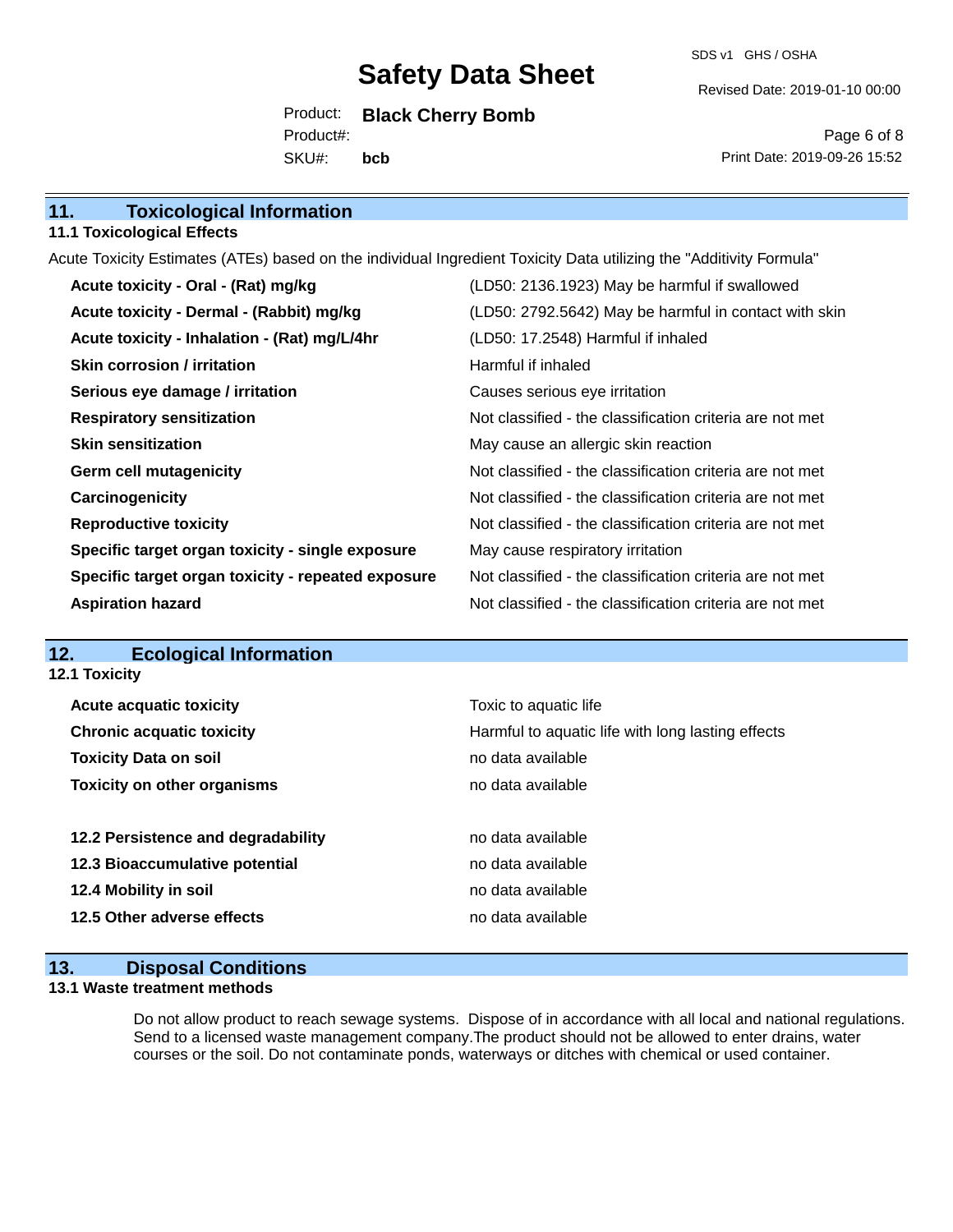SDS v1 GHS / OSHA

Revised Date: 2019-01-10 00:00

Product: **Black Cherry Bomb** SKU#: Product#: **bcb**

Page 7 of 8 Print Date: 2019-09-26 15:52

# **14. Transport Information**

| <b>Marine Pollutant</b><br>No.           |              |                                     |                 |        |
|------------------------------------------|--------------|-------------------------------------|-----------------|--------|
| <b>Regulator</b>                         | <b>Class</b> | <b>Pack Group</b>                   | <b>Sub Risk</b> | UN-nr. |
| U.S. DOT (Non-Bulk)                      |              | Not Regulated - Not Dangerous Goods |                 |        |
| <b>Chemicals NOI</b>                     |              |                                     |                 |        |
| <b>ADR/RID (International Road/Rail)</b> |              | Not Regulated - Not Dangerous Goods |                 |        |
| <b>Chemicals NOI</b>                     |              |                                     |                 |        |
| <b>IATA (Air Cargo)</b>                  |              | Not Regulated - Not Dangerous Goods |                 |        |
| <b>Chemicals NOI</b>                     |              |                                     |                 |        |
| IMDG (Sea)                               |              | Not Regulated - Not Dangerous Goods |                 |        |
| <b>Chemicals NOI</b>                     |              |                                     |                 |        |

#### **15. Regulatory Information**

| 15.                                       | <b>Regulatory Information</b>            |                   |                                                              |                                                 |  |  |
|-------------------------------------------|------------------------------------------|-------------------|--------------------------------------------------------------|-------------------------------------------------|--|--|
| <b>U.S. Federal Regulations</b>           |                                          |                   |                                                              |                                                 |  |  |
| <b>TSCA (Toxic Substance Control Act)</b> |                                          |                   | All components of the substance/mixture are listed or exempt |                                                 |  |  |
|                                           |                                          |                   | 40 CFR(EPCRA, SARA, CERCLA and CAA)                          | This product contains the following components: |  |  |
|                                           | 628-63-7                                 | 211-047-3 2 - 5 % |                                                              | Amyl Acetate                                    |  |  |
|                                           | 98-86-2                                  | 202-708-7 2 - 5 % |                                                              | Acetophenone                                    |  |  |
|                                           | <b>U.S. State Regulations</b>            |                   |                                                              |                                                 |  |  |
|                                           | <b>California Proposition 65 Warning</b> |                   |                                                              | No Warning required                             |  |  |
|                                           | <b>Canadian Regulations</b>              |                   |                                                              |                                                 |  |  |
| <b>DSL</b>                                |                                          |                   |                                                              | 100.00% of the components are listed or exempt. |  |  |

# **16. Other Information**

## **GHS H-Statements referred to under section 3 and not listed in section 2**

| H226 : Flammable liquid and vapour                                        | H302: Harmful if swallowed                   |
|---------------------------------------------------------------------------|----------------------------------------------|
| H402 : Harmful to aquatic life                                            |                                              |
| Total Fractional Values                                                   |                                              |
| (TFV) Risk                                                                | Risk<br>(TFV)                                |
| (3.81) Eye Damage/Eye Irritation, Category 2A                             | (3.70) Skin Corrosion/Irritation, Category 3 |
| (2.34) Acute Toxicity Oral, Category 5                                    | (2.30) Aquatic Chronic Toxicity, Category 3  |
| (2.26) Sensitization, Skin, Category 1B                                   | (1.79) Acute Toxicity Dermal, Category 5     |
| (1.74) Target Organ Systemic Toxicity - Single Exposure,<br>Category 3-RI | (1.64) Aquatic Acute Toxicity, Category 2    |
| (1.16) Acute Toxicity Inhalation, Category 4                              | (1.04) Aquatic Chronic Toxicity, Category 4  |
|                                                                           |                                              |